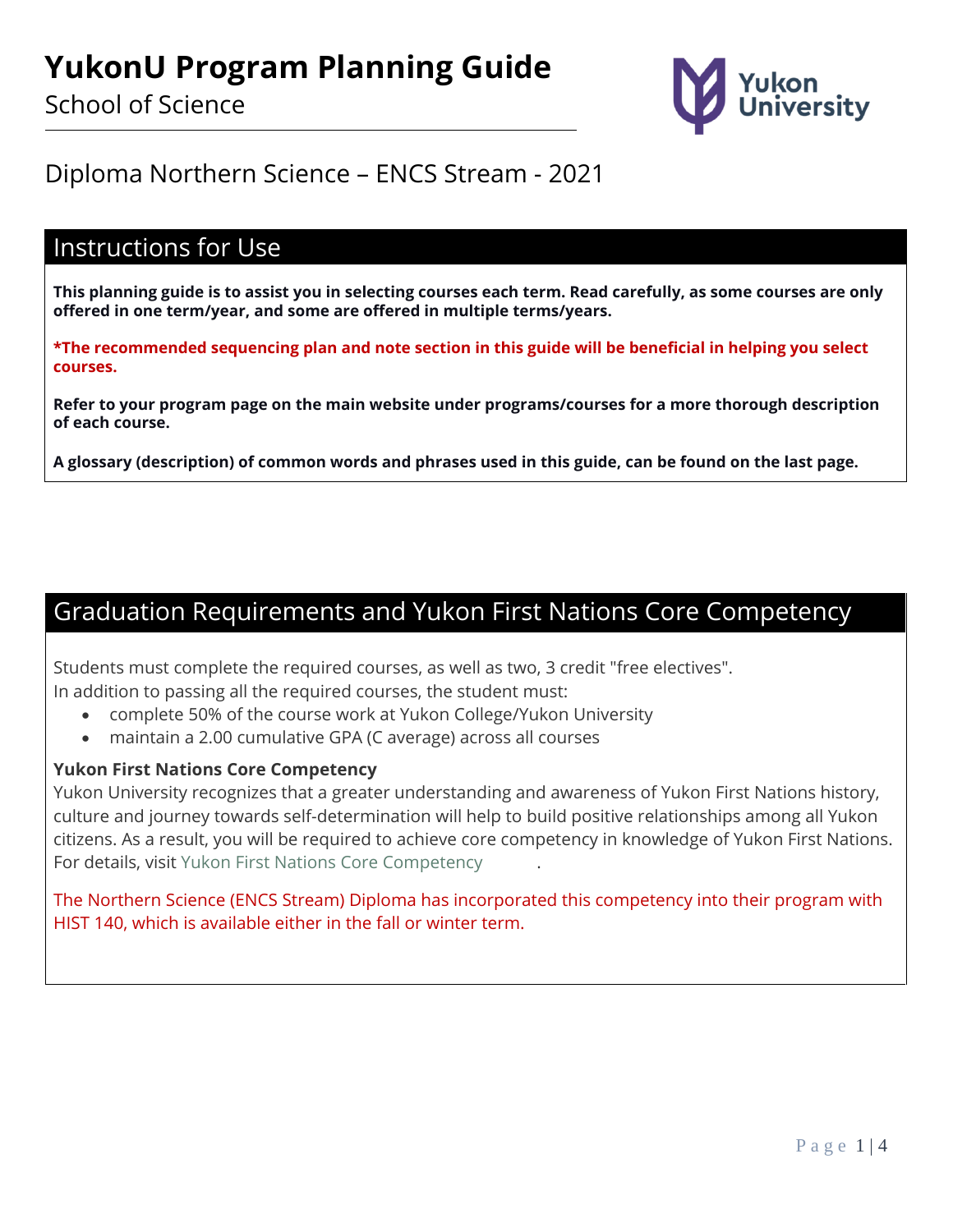| Core First Year Level Courses <sup>1</sup> |                | Core Second Year Level Courses <sup>1</sup> |             |                                               |                |             |  |
|--------------------------------------------|----------------|---------------------------------------------|-------------|-----------------------------------------------|----------------|-------------|--|
| <b>Course Requirements</b>                 | <b>Credit</b>  | <b>Term</b>                                 | <b>Done</b> | <b>Course Requirements</b>                    | <b>Credit</b>  | <b>Term</b> |  |
| <b>ECON 100</b>                            | 3              | Fall                                        |             | <b>NOST 201</b>                               | 3              | Fall        |  |
| <b>HIST 140</b>                            | 3              | any                                         |             | BIOL 220 & 220L                               | $\overline{3}$ | Fall        |  |
| BIOL 101 & 101L                            | 3              | Fall                                        |             | COMM 204 (previously                          | $\overline{3}$ | Winter      |  |
| CHEM 110 & 110L                            | 3              | Fall                                        |             | <b>COMM 193)</b>                              |                |             |  |
| <b>ENGL 100</b>                            | $\overline{3}$ | Fall                                        |             | And choose 5 of 200-level core options below: |                |             |  |
|                                            |                |                                             |             | BIOL 210 & 210L                               | $\overline{3}$ | Fall        |  |
| <b>MATH 100</b>                            | $\overline{3}$ | Fall or                                     |             | <b>BIOL 230</b>                               | $\overline{3}$ | Winter      |  |
| or MATH 120                                |                | Winter                                      |             |                                               |                |             |  |
| BIOL 102 & 102L                            | $\overline{3}$ | Winter                                      |             | <b>ENST 200 or ENST 201</b>                   | $\overline{3}$ | Fall or     |  |
| <b>MATH 105</b>                            | $\overline{3}$ | Winter                                      |             |                                               |                | Winter      |  |
| (or RRMT 202 & 202L)                       |                |                                             |             | <b>FNGA 240</b>                               | $\overline{3}$ | Winter      |  |
| RRMT 125 (April/May) <sup>2</sup>          | $\overline{3}$ | Spring                                      |             | <b>FNGA 301</b>                               | $\overline{3}$ | Fall        |  |
|                                            |                |                                             |             |                                               |                |             |  |
| <b>Total Credits</b>                       | 27             |                                             |             | GEOG 250 & 250L                               | $\overline{3}$ | Winter      |  |
| <b>Electives</b>                           |                |                                             |             | <b>GEOG 290</b>                               | $\overline{3}$ | Winter      |  |
|                                            |                |                                             |             | <b>RRMT 223</b>                               | $\overline{3}$ | Winter      |  |
|                                            | <b>Credit</b>  | <b>Term</b>                                 | <b>Done</b> |                                               |                |             |  |
| Program Elective <sup>3</sup>              | 3              | any                                         |             | <b>RRMT 238</b>                               | $\overline{3}$ | Winter      |  |
| Free Elective <sup>4</sup>                 | 3              | any                                         |             | RRMT 239 & 239L                               | $\overline{3}$ | Fall        |  |
|                                            |                |                                             |             |                                               |                |             |  |
| Free Elective <sup>4</sup>                 | 3              | any                                         |             | SOIL 210 & 210L                               | $\overline{3}$ | Fall        |  |
| <b>Total Credits</b>                       | 9              |                                             |             | <b>Total Credits</b>                          | 24             |             |  |

#### Notes

**1.** "First year level" and "Second year level" refer to the course numbering (100 or 200 level). Courses can be taken in any order so long as necessary prerequisites are met for each course.

**2.** RRMT 125 is offered in even-numbered years (2022, 2024, etc.) It may be necessary to take this course at the end of your second year of study. If offerings do not align with program completion, then a substitution of NOST 215, or other options, may be used. Contact a program advisor for details.

**3.** Program elective: One required. Choose from 200-level core options, or from other 100 or 200-level courses with BIOL, CHEM, ENVS, GEOG, GEOL, NSCI, PHYS, RRMT, ANTH or NOST codes. Other options may be possible. Contact a program advisor for more information.

**4.** Free elective: any 100 or 200-level course, typically chosen from courses offered by the School of Science or the School of Liberal Arts, including those listed as program electives, or 200-level core options. Other options may be possible. Contact a program advisor for more information.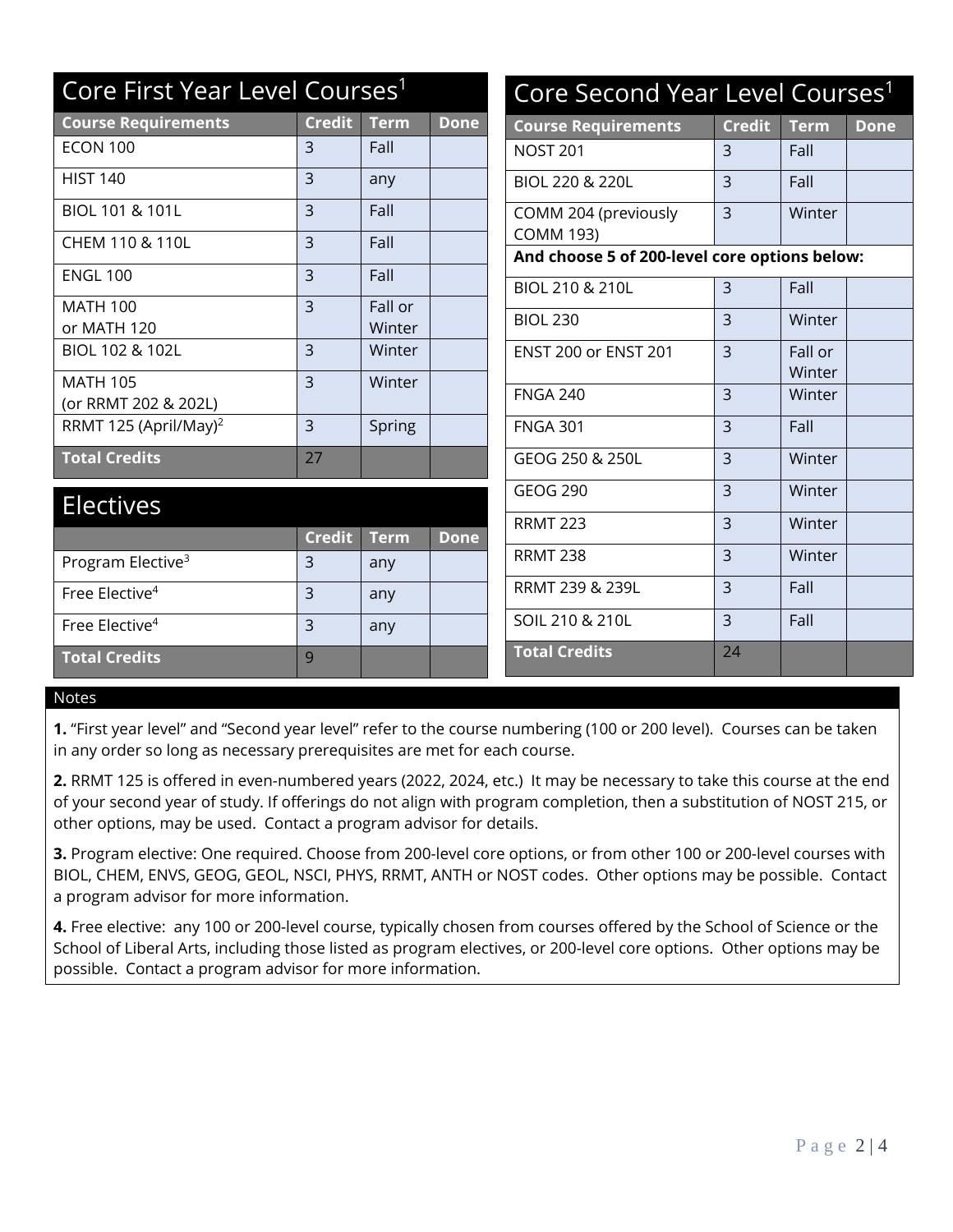# Sample Sequencing Plan

Shown below is a sample sequence of courses for your diploma. If you follow this plan, you should be able to graduate in two years, provided you complete five courses per term. This is just one example of how you could complete the diploma requirements; *you may find that a different sequence works as well*.

| <b>Year 1 Fall</b>                     | <b>Year 2 Fall</b>   |
|----------------------------------------|----------------------|
| <b>NOST 201</b>                        | BIOL 220 & 220L      |
| <b>ECON 100</b>                        | <b>ENST 200</b>      |
| <b>ENGL 100</b>                        | RRMT 239 & 239L      |
| BIOL 101 & 101L                        | SOIL 210 & 210L      |
| CHEM 110 & 110L                        | <b>ELECTIVE</b>      |
| <b>Year 1 Winter</b>                   | <b>Year 2 Winter</b> |
| <b>BIOL 102 &amp; 102L</b>             | <b>MATH 120</b>      |
| <b>MATH 105</b>                        | <b>BIOL 230</b>      |
| <b>HIST 140</b>                        | <b>COMM 204</b>      |
| GEOG 250 & 250L                        | <b>ELECTIVE</b>      |
| RRMT 125 (April/May every second year) | <b>ELECTIVE</b>      |

### Student Responsibility

You are responsible for the completeness and accuracy of your registration and for determining the requirements of your program. Always read course descriptions before you register to determine if you have the necessary prerequisites and pay attention to notes on mutually exclusive and cross-listed courses (pairs of courses in which credit will be awarded for only one).

# Program Advising

School of Science 867-668-8887 science@yukonu.ca